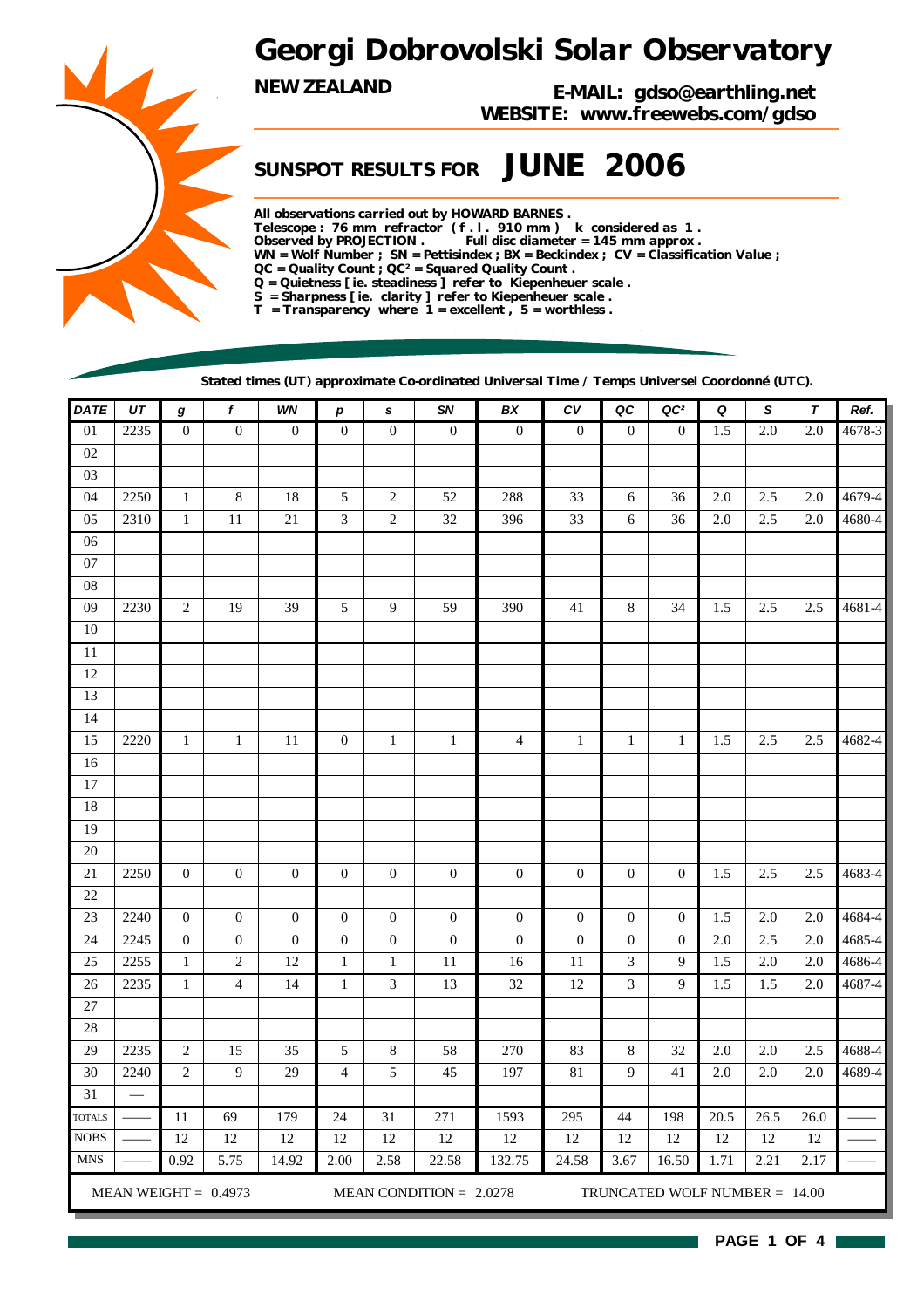*SUNSPOT DISTRIBUTION & INTER-SOL INDICES FOR*

# *JUNE 2006*

*All observations carried out by HOWARD BARNES .*

*Telescope : 76 mm refractor ( f . l . 910 mm ) .*

*Observed by PROJECTION . Full disc diameter = 145 mm approx . IS = Inter-Sol Index .*

*gr = number of multi-spot groups .*

*grfp = number of umbræ within penumbræ within the groups (gr) .*

*grf = number of non-penumbral spots within the groups (gr) .*

*efp = number of single penumbral spots .*

*ef = number of single non-penumbral spots .*

*Q = Quietness [ ie. steadiness ] refer to Kiepenheuer scale .*

*S = Sharpness [ ie. clarity ] refer to Kiepenheuer scale .*

*T = Transparency where 1 = excellent , 5 = worthless .*

| DATE            | $U\mathcal{T}$           | IS               | gr               | grfp             | $\operatorname{\textsf{grf}}$ | efp              | ef               | $\pmb Q$         | $\mathsf S$      | $\pmb{\tau}$     | Ref.       |
|-----------------|--------------------------|------------------|------------------|------------------|-------------------------------|------------------|------------------|------------------|------------------|------------------|------------|
| $\overline{01}$ | 2235                     | $\overline{0}$   | $\overline{0}$   | $\boldsymbol{0}$ | $\boldsymbol{0}$              | $\overline{0}$   | $\overline{0}$   | $\overline{1.5}$ | $\overline{2.0}$ | $\overline{2.0}$ | $4678 - 3$ |
| 02              |                          |                  |                  |                  |                               |                  |                  |                  |                  |                  |            |
| 03              |                          |                  |                  |                  |                               |                  |                  |                  |                  |                  |            |
| 04              | 2250                     | $\overline{9}$   | $\,1\,$          | 6                | $\sqrt{2}$                    | $\boldsymbol{0}$ | $\boldsymbol{0}$ | $2.0\,$          | 2.5              | $2.0\,$          | 4679-4     |
| 05              | 2310                     | 12               | $\,1$            | 9                | $\sqrt{2}$                    | $\boldsymbol{0}$ | $\boldsymbol{0}$ | $2.0\,$          | 2.5              | 2.0              | 4680-4     |
| 06              |                          |                  |                  |                  |                               |                  |                  |                  |                  |                  |            |
| 07              |                          |                  |                  |                  |                               |                  |                  |                  |                  |                  |            |
| 08              |                          |                  |                  |                  |                               |                  |                  |                  |                  |                  |            |
| 09              | 2230                     | 21               | $\sqrt{2}$       | $10\,$           | $\overline{9}$                | $\boldsymbol{0}$ | $\boldsymbol{0}$ | 1.5              | 2.5              | 2.5              | 4681-4     |
| $10\,$          |                          |                  |                  |                  |                               |                  |                  |                  |                  |                  |            |
| $\overline{11}$ |                          |                  |                  |                  |                               |                  |                  |                  |                  |                  |            |
| $12\,$          |                          |                  |                  |                  |                               |                  |                  |                  |                  |                  |            |
| 13              |                          |                  |                  |                  |                               |                  |                  |                  |                  |                  |            |
| 14              |                          |                  |                  |                  |                               |                  |                  |                  |                  |                  |            |
| 15              | 2220                     | $\,1\,$          | $\boldsymbol{0}$ | $\boldsymbol{0}$ | $\boldsymbol{0}$              | $\boldsymbol{0}$ | $\mathbf{1}$     | 1.5              | 2.5              | 2.5              | 4682-4     |
| $16\,$          |                          |                  |                  |                  |                               |                  |                  |                  |                  |                  |            |
| $17\,$          |                          |                  |                  |                  |                               |                  |                  |                  |                  |                  |            |
| $18\,$          |                          |                  |                  |                  |                               |                  |                  |                  |                  |                  |            |
| 19              |                          |                  |                  |                  |                               |                  |                  |                  |                  |                  |            |
| $\overline{20}$ |                          |                  |                  |                  |                               |                  |                  |                  |                  |                  |            |
| 21              | 2250                     | $\boldsymbol{0}$ | $\boldsymbol{0}$ | $\boldsymbol{0}$ | $\boldsymbol{0}$              | $\boldsymbol{0}$ | $\boldsymbol{0}$ | 1.5              | 2.5              | 2.5              | 4683-4     |
| $22\,$          |                          |                  |                  |                  |                               |                  |                  |                  |                  |                  |            |
| $23\,$          | 2240                     | $\boldsymbol{0}$ | $\boldsymbol{0}$ | $\boldsymbol{0}$ | $\boldsymbol{0}$              | $\boldsymbol{0}$ | $\boldsymbol{0}$ | 1.5              | $2.0\,$          | 2.0              | 4684-4     |
| 24              | 2245                     | $\boldsymbol{0}$ | $\boldsymbol{0}$ | $\boldsymbol{0}$ | $\boldsymbol{0}$              | $\boldsymbol{0}$ | $\boldsymbol{0}$ | $2.0\,$          | 2.5              | 2.0              | 4685-4     |
| 25              | 2255                     | 3                | $\,1$            | $\,1\,$          | $1\,$                         | $\boldsymbol{0}$ | $\boldsymbol{0}$ | 1.5              | 2.0              | $2.0\,$          | 4686-4     |
| 26              | 2235                     | $\overline{5}$   | $\overline{1}$   | $\,1$            | $\overline{3}$                | $\boldsymbol{0}$ | $\boldsymbol{0}$ | 1.5              | 1.5              | 2.0              | 4687-4     |
| 27              |                          |                  |                  |                  |                               |                  |                  |                  |                  |                  |            |
| $28\,$          |                          |                  |                  |                  |                               |                  |                  |                  |                  |                  |            |
| 29              | 2235                     | $17\,$           | $\overline{c}$   | $\boldsymbol{7}$ | $\,8\,$                       | $\boldsymbol{0}$ | $\boldsymbol{0}$ | $2.0\,$          | $2.0\,$          | 2.5              | 4688-4     |
| 30              | 2240                     | $11\,$           | $\overline{c}$   | $\overline{4}$   | 5                             | $\boldsymbol{0}$ | $\boldsymbol{0}$ | $2.0\,$          | $2.0\,$          | $2.0\,$          | 4689-4     |
| 31              | $\overline{\phantom{0}}$ |                  |                  |                  |                               |                  |                  |                  |                  |                  |            |
| <b>TOTALS</b>   |                          | 79               | 10               | 38               | 30                            | $\overline{0}$   | $\overline{1}$   | 20.5             | 26.5             | 26.0             |            |
| $\rm{NOBS}$     |                          | $12\,$           | 12               | $12\,$           | $12\,$                        | $12\,$           | 12               | $12\,$           | $12\,$           | 12               |            |
| <b>MNS</b>      |                          | 6.58             | 0.83             | 3.17             | 2.50                          | $0.00\,$         | $0.08\,$         | 1.71             | 2.21             | 2.17             |            |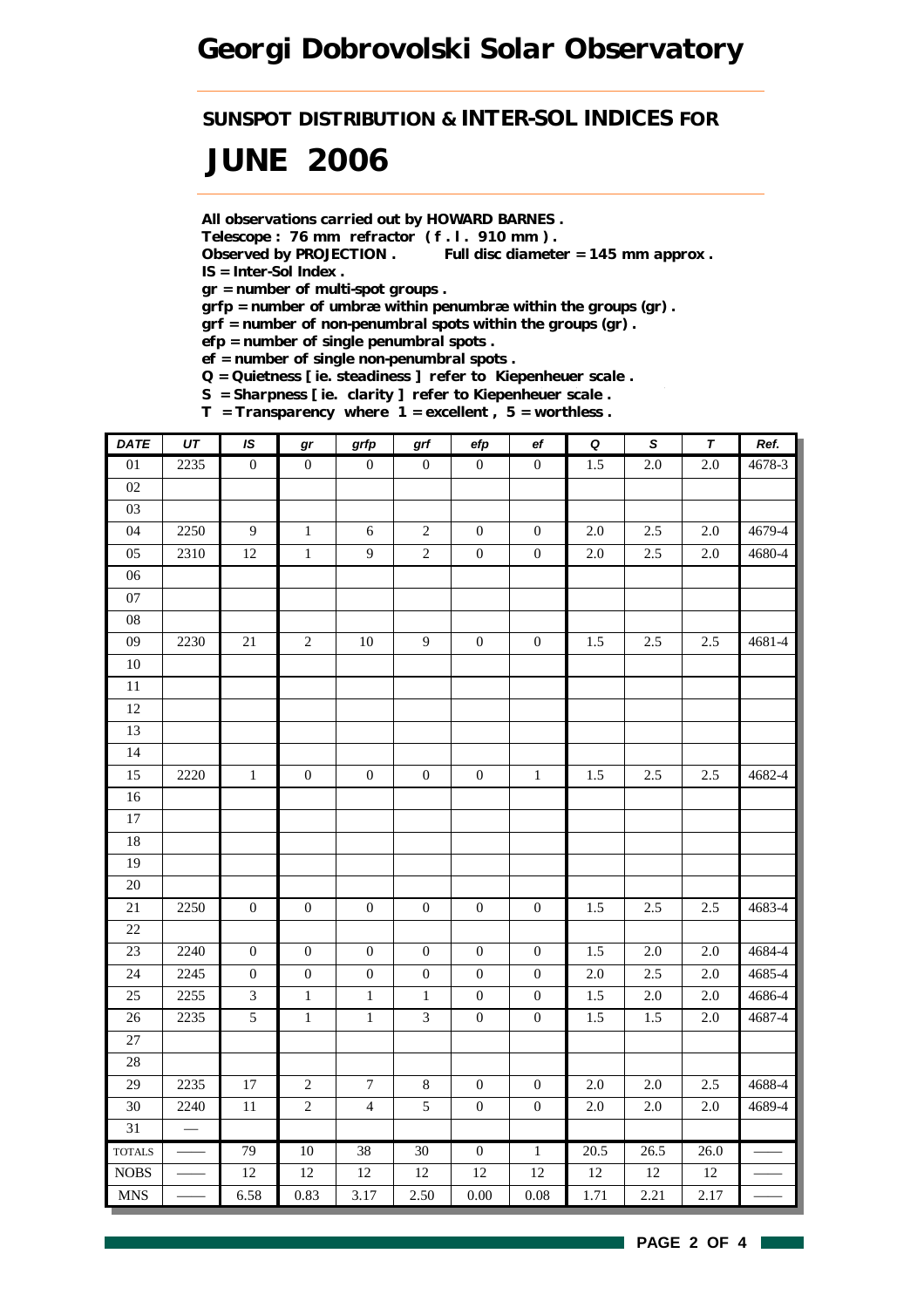### *SUNSPOT CENSUS BY CLASSIFICATION FOR*

# *JUNE 2006*

*All observations carried out by HOWARD BARNES . Telescope : 76 mm refractor ( f . l . 910 mm ) . Observed by PROJECTION . Full disc diameter = 145 mm approx . IF 2 OR MORE REGIONS ARE OF THE SAME CLASSIFICATION , THEN SUNSPOT COUNTS ARE SEPARATED BY SOLIDI ( / ) .*

| DATE              | UT              |                  | A                |                  | В                |                         | C                |                         | D                                         |                         | E                |                  | F                                |                  | G<br>$\boldsymbol{H}$ |                  | J                |                  |                  |
|-------------------|-----------------|------------------|------------------|------------------|------------------|-------------------------|------------------|-------------------------|-------------------------------------------|-------------------------|------------------|------------------|----------------------------------|------------------|-----------------------|------------------|------------------|------------------|------------------|
|                   |                 | $\bm{g}$         | $\mathbf f$      | g                | $\mathbf f$      | $\bm{g}$                | $\mathbf f$      | $\boldsymbol{g}$        | $\pmb{f}$                                 | $\boldsymbol{g}$        | $\boldsymbol{f}$ | $\bm{g}$         | $\boldsymbol{f}$                 | g                | $\mathbf f$           | $\boldsymbol{g}$ | f                | $\bm{g}$         | $\boldsymbol{f}$ |
| 01                | 2235            | $\overline{0}$   | $\boldsymbol{0}$ | $\boldsymbol{0}$ | $\mathbf{0}$     | $\overline{0}$          | $\boldsymbol{0}$ | $\overline{0}$          | $\boldsymbol{0}$                          | $\overline{0}$          | $\boldsymbol{0}$ | $\mathbf{0}$     | $\boldsymbol{0}$                 | $\boldsymbol{0}$ | $\boldsymbol{0}$      | $\overline{0}$   | $\boldsymbol{0}$ | $\overline{0}$   | $\overline{0}$   |
| 02                |                 |                  |                  |                  |                  |                         |                  |                         |                                           |                         |                  |                  |                                  |                  |                       |                  |                  |                  |                  |
| 03                |                 |                  |                  |                  |                  |                         |                  |                         |                                           |                         |                  |                  |                                  |                  |                       |                  |                  |                  |                  |
| 04                | 2250            | $\overline{0}$   | $\boldsymbol{0}$ | $\mathbf{0}$     | $\boldsymbol{0}$ | $\overline{0}$          | $\boldsymbol{0}$ | $\boldsymbol{0}$        | $\boldsymbol{0}$                          | $\mathbf{0}$            | $\boldsymbol{0}$ | $\mathbf{1}$     | $\,8\,$                          | $\mathbf{0}$     | $\boldsymbol{0}$      | $\boldsymbol{0}$ | $\boldsymbol{0}$ | $\mathbf{0}$     | $\boldsymbol{0}$ |
| 05                | 2310            | $\boldsymbol{0}$ | $\mathbf{0}$     | $\boldsymbol{0}$ | $\boldsymbol{0}$ | $\boldsymbol{0}$        | $\boldsymbol{0}$ | $\boldsymbol{0}$        | $\boldsymbol{0}$                          | $\mathbf{0}$            | $\boldsymbol{0}$ | 1                | 11                               | $\boldsymbol{0}$ | $\mathbf{0}$          | $\mathbf{0}$     | $\boldsymbol{0}$ | $\boldsymbol{0}$ | $\boldsymbol{0}$ |
| 06                |                 |                  |                  |                  |                  |                         |                  |                         |                                           |                         |                  |                  |                                  |                  |                       |                  |                  |                  |                  |
| 07                |                 |                  |                  |                  |                  |                         |                  |                         |                                           |                         |                  |                  |                                  |                  |                       |                  |                  |                  |                  |
| ${\color{red}08}$ |                 |                  |                  |                  |                  |                         |                  |                         |                                           |                         |                  |                  |                                  |                  |                       |                  |                  |                  |                  |
| 09                | 2230            | $\boldsymbol{0}$ | $\boldsymbol{0}$ | $\mathbf{0}$     | $\boldsymbol{0}$ | $\mathbf{1}$            | 5                | $\boldsymbol{0}$        | $\boldsymbol{0}$                          | $\mathbf{1}$            | 14               | $\boldsymbol{0}$ | $\boldsymbol{0}$                 | $\mathbf{0}$     | $\boldsymbol{0}$      | $\boldsymbol{0}$ | $\boldsymbol{0}$ | $\boldsymbol{0}$ | $\boldsymbol{0}$ |
| 10                |                 |                  |                  |                  |                  |                         |                  |                         |                                           |                         |                  |                  |                                  |                  |                       |                  |                  |                  |                  |
| 11                |                 |                  |                  |                  |                  |                         |                  |                         |                                           |                         |                  |                  |                                  |                  |                       |                  |                  |                  |                  |
| 12                |                 |                  |                  |                  |                  |                         |                  |                         |                                           |                         |                  |                  |                                  |                  |                       |                  |                  |                  |                  |
| 13                |                 |                  |                  |                  |                  |                         |                  |                         |                                           |                         |                  |                  |                                  |                  |                       |                  |                  |                  |                  |
| 14<br>15          | 2220            | $\mathbf{1}$     | 1                | $\boldsymbol{0}$ | $\boldsymbol{0}$ | $\overline{0}$          | $\boldsymbol{0}$ | $\boldsymbol{0}$        | $\boldsymbol{0}$                          | $\boldsymbol{0}$        | $\boldsymbol{0}$ | $\boldsymbol{0}$ | $\boldsymbol{0}$                 | $\boldsymbol{0}$ | $\boldsymbol{0}$      | $\boldsymbol{0}$ | $\boldsymbol{0}$ | $\mathbf{0}$     | $\boldsymbol{0}$ |
| 16                |                 |                  |                  |                  |                  |                         |                  |                         |                                           |                         |                  |                  |                                  |                  |                       |                  |                  |                  |                  |
| 17                |                 |                  |                  |                  |                  |                         |                  |                         |                                           |                         |                  |                  |                                  |                  |                       |                  |                  |                  |                  |
| 18                |                 |                  |                  |                  |                  |                         |                  |                         |                                           |                         |                  |                  |                                  |                  |                       |                  |                  |                  |                  |
| 19                |                 |                  |                  |                  |                  |                         |                  |                         |                                           |                         |                  |                  |                                  |                  |                       |                  |                  |                  |                  |
| 20                |                 |                  |                  |                  |                  |                         |                  |                         |                                           |                         |                  |                  |                                  |                  |                       |                  |                  |                  |                  |
| 21                | 2250            | $\overline{0}$   | $\boldsymbol{0}$ | $\boldsymbol{0}$ | $\mathbf{0}$     | $\overline{0}$          | $\boldsymbol{0}$ | $\boldsymbol{0}$        | $\boldsymbol{0}$                          | $\boldsymbol{0}$        | $\boldsymbol{0}$ | $\mathbf{0}$     | $\boldsymbol{0}$                 | $\mathbf{0}$     | $\mathbf{0}$          | $\boldsymbol{0}$ | $\boldsymbol{0}$ | $\mathbf{0}$     | $\boldsymbol{0}$ |
| 22                |                 |                  |                  |                  |                  |                         |                  |                         |                                           |                         |                  |                  |                                  |                  |                       |                  |                  |                  |                  |
| 23                | 2240            | $\mathbf{0}$     | $\boldsymbol{0}$ | $\boldsymbol{0}$ | $\boldsymbol{0}$ | $\overline{0}$          | $\boldsymbol{0}$ | $\boldsymbol{0}$        | $\boldsymbol{0}$                          | $\mathbf{0}$            | $\boldsymbol{0}$ | $\boldsymbol{0}$ | $\boldsymbol{0}$                 | $\boldsymbol{0}$ | $\boldsymbol{0}$      | $\boldsymbol{0}$ | $\boldsymbol{0}$ | $\mathbf{0}$     | $\boldsymbol{0}$ |
| 24                | 2245            | $\overline{0}$   | $\boldsymbol{0}$ | $\boldsymbol{0}$ | $\boldsymbol{0}$ | $\mathbf{0}$            | $\boldsymbol{0}$ | $\boldsymbol{0}$        | $\boldsymbol{0}$                          | $\mathbf{0}$            | $\boldsymbol{0}$ | $\boldsymbol{0}$ | $\boldsymbol{0}$                 | $\boldsymbol{0}$ | $\mathbf{0}$          | $\mathbf{0}$     | $\boldsymbol{0}$ | $\boldsymbol{0}$ | $\boldsymbol{0}$ |
| 25                | 2255            | $\boldsymbol{0}$ | $\mathbf{0}$     | $\boldsymbol{0}$ | $\mathbf{0}$     | $\mathbf{1}$            | $\overline{c}$   | $\boldsymbol{0}$        | $\mathbf{0}$                              | $\mathbf{0}$            | $\boldsymbol{0}$ | $\mathbf{0}$     | $\boldsymbol{0}$                 | $\boldsymbol{0}$ | $\mathbf{0}$          | $\mathbf{0}$     | $\overline{0}$   | $\mathbf{0}$     | $\boldsymbol{0}$ |
| 26                | 2235            | $\boldsymbol{0}$ | $\boldsymbol{0}$ | $\boldsymbol{0}$ | $\mathbf{0}$     | $\mathbf{1}$            | $\overline{4}$   | $\boldsymbol{0}$        | $\mathbf{0}$                              | $\boldsymbol{0}$        | $\mathbf{0}$     | $\boldsymbol{0}$ | $\boldsymbol{0}$                 | $\boldsymbol{0}$ | $\mathbf{0}$          | $\mathbf{0}$     | $\boldsymbol{0}$ | $\boldsymbol{0}$ | $\mathbf{0}$     |
| $27\,$            |                 |                  |                  |                  |                  |                         |                  |                         |                                           |                         |                  |                  |                                  |                  |                       |                  |                  |                  |                  |
| 28                |                 |                  |                  |                  |                  |                         |                  |                         |                                           |                         |                  |                  |                                  |                  |                       |                  |                  |                  |                  |
| 29                | 2235            | $\boldsymbol{0}$ | $\boldsymbol{0}$ | $\boldsymbol{0}$ | $\boldsymbol{0}$ | $\boldsymbol{0}$        | $\boldsymbol{0}$ | $\sqrt{2}$              | 6/9                                       | $\boldsymbol{0}$        | $\boldsymbol{0}$ | $\boldsymbol{0}$ | $\boldsymbol{0}$                 | $\boldsymbol{0}$ | $\boldsymbol{0}$      | $\boldsymbol{0}$ | $\boldsymbol{0}$ | $\boldsymbol{0}$ | $\boldsymbol{0}$ |
| 30                | 2240            | $\boldsymbol{0}$ | $\boldsymbol{0}$ | $\boldsymbol{0}$ | $\boldsymbol{0}$ | $\mathbf{0}$            | $\boldsymbol{0}$ | $\mathbf{1}$            | $\overline{4}$                            | $\mathbf{1}$            | 5                | $\boldsymbol{0}$ | $\boldsymbol{0}$                 | $\boldsymbol{0}$ | $\boldsymbol{0}$      | $\boldsymbol{0}$ | $\boldsymbol{0}$ | $\boldsymbol{0}$ | $\boldsymbol{0}$ |
| 31                | $\qquad \qquad$ |                  |                  |                  |                  |                         |                  |                         |                                           |                         |                  |                  |                                  |                  |                       |                  |                  |                  |                  |
| <b>TOTALS</b>     |                 |                  | $\mathbf{1}$     | $\boldsymbol{0}$ | $\boldsymbol{0}$ | $\overline{\mathbf{3}}$ | $11\,$           | $\overline{\mathbf{3}}$ | 19                                        | $\overline{\mathbf{2}}$ | 19               | $\overline{2}$   | 19                               | $\boldsymbol{0}$ | $\boldsymbol{0}$      | $\boldsymbol{0}$ | $\boldsymbol{0}$ | $\overline{0}$   | $\boldsymbol{0}$ |
|                   |                 |                  |                  |                  |                  |                         |                  |                         | REGIONAL PERCENTAGES                      |                         |                  |                  |                                  |                  |                       |                  |                  |                  |                  |
| $\mathbf{A}$      |                 |                  | $\, {\bf B}$     |                  | ${\bf C}$        |                         | ${\bf D}$        |                         | ${\bf E}$                                 |                         | $\mathbf F$      | ${\bf G}$        | $\, {\rm H}$                     |                  |                       | J                |                  |                  | $\Sigma$ g       |
| 9.1               |                 |                  | $0.0\,$          |                  | 27.3             |                         | 27.3             |                         | 18.2                                      |                         | 18.2             | $0.0\,$          | $0.0\,$                          |                  |                       | $0.0\,$          |                  |                  | $11\,$           |
|                   |                 |                  |                  |                  | $NOBS = 12$      |                         |                  |                         | $\frac{\text{p}}{\text{s}}$ mean = 2.1250 |                         |                  |                  | $\overline{f}$ / g mean = 5.9375 |                  |                       |                  |                  |                  |                  |
|                   |                 |                  |                  |                  |                  |                         |                  |                         | $\frac{1}{p}$ / g mean = 2.1818           |                         |                  |                  | $f / g$ mean = 6.2727            |                  |                       |                  |                  |                  |                  |
|                   |                 |                  |                  |                  |                  |                         |                  |                         | GROUP COMPLEXITY INDEX $(GCI) = 8.4545$   |                         |                  |                  |                                  |                  |                       |                  |                  |                  |                  |
|                   |                 |                  |                  |                  |                  |                         |                  |                         |                                           |                         |                  |                  |                                  |                  |                       |                  |                  |                  |                  |

H